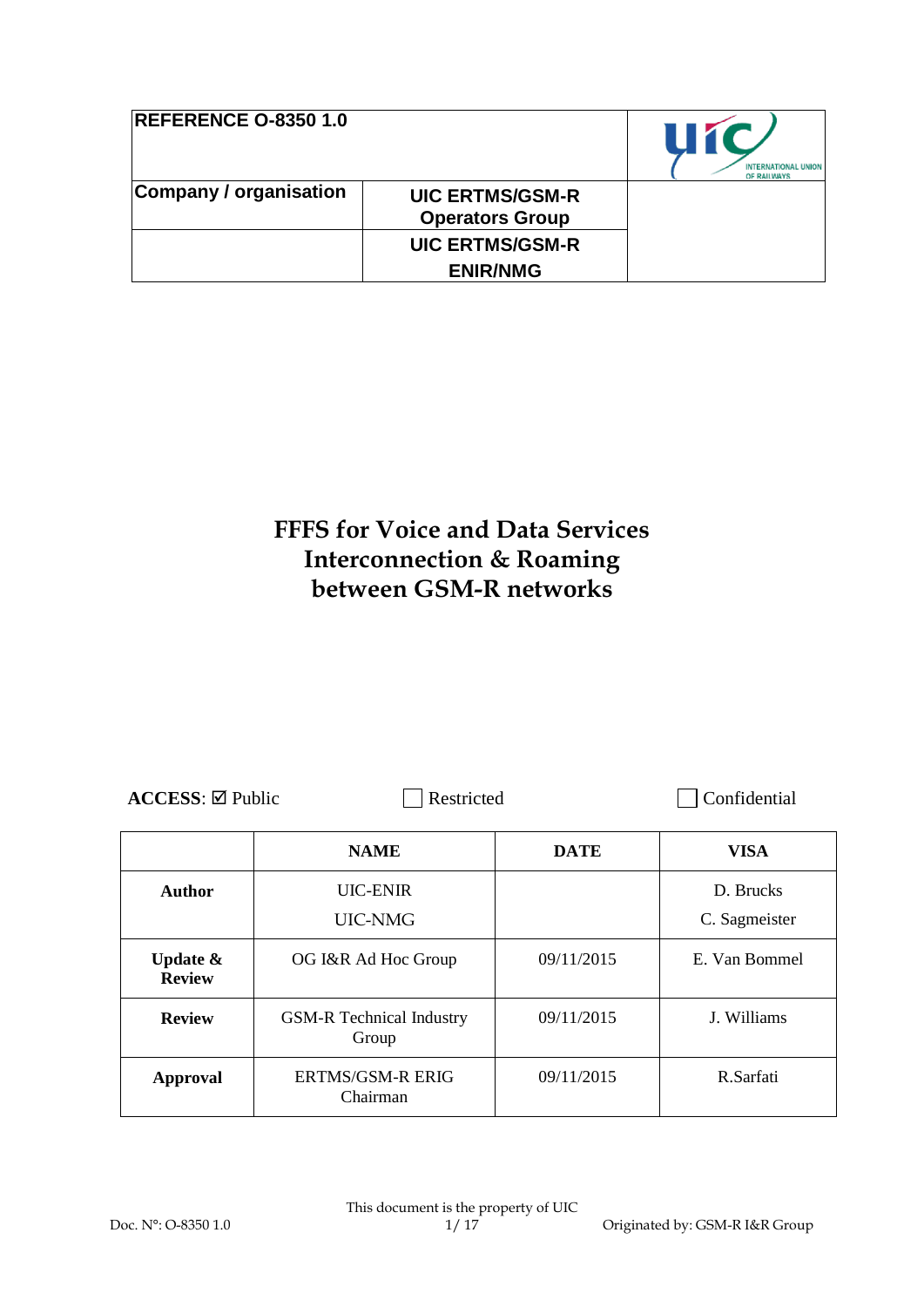# **EVOLUTION SHEET**

| <b>Version</b> | Date     | Author                 | <b>MODIFICATION</b>                                                                                                      |
|----------------|----------|------------------------|--------------------------------------------------------------------------------------------------------------------------|
| 0.0.1          | 21/07/15 | $\overline{\text{OG}}$ | First Issue by Erik van Bommel                                                                                           |
| 0.0.2          | 28/07/15 | OG WG I&R              | Update after telco with Robert Sarfati, Dirk<br>Brucks, Klaus-Dieter Masur and Erik van<br>Bommel                        |
| 0.0.3          | 09/09/15 | OG WG I&R              | Review and comments of whole document<br>from Dirk Brucks, Klaus Dieter Masur, Robert<br>Sarfati and Erik van Bommel     |
| 0.0.4          | 17/09/15 | OG WG I&R              | Remarks and comments from Robert Sarfati,<br>Bernd Kampschulte, Dirk Brucks, Klaus<br>Dieter Masur, and Erik van Bommel. |
| 0.0.5          | 22/10/15 | OG WG I&R              | Remarks and comments from ENIR/NMG<br>(Dirk Brucks, André Jambe and Frédéric<br>Coursant), TIG and OG processed.         |
| 0.0.6          | 22/10/15 | OG WG I&R              | Review after presentation of the document in<br>Plenary#7                                                                |
| 0.0.7          | 05/11/15 | OG WG I&R              | Comments reviewed from TIG. Clause 6.18<br>changed to O, Annex A deleted.                                                |
| 1.0.1          | 09/11/15 | <b>UIC</b>             | Approved version based on 0.0.7 on Voice<br>Services                                                                     |
| 1.0            | 22/12/15 | <b>UIC</b>             | Final version for CS                                                                                                     |
|                |          |                        |                                                                                                                          |
|                |          |                        |                                                                                                                          |
|                |          |                        |                                                                                                                          |
|                |          |                        |                                                                                                                          |
|                |          |                        |                                                                                                                          |
|                |          |                        |                                                                                                                          |
|                |          |                        |                                                                                                                          |
|                |          |                        |                                                                                                                          |
|                |          |                        |                                                                                                                          |
|                |          |                        |                                                                                                                          |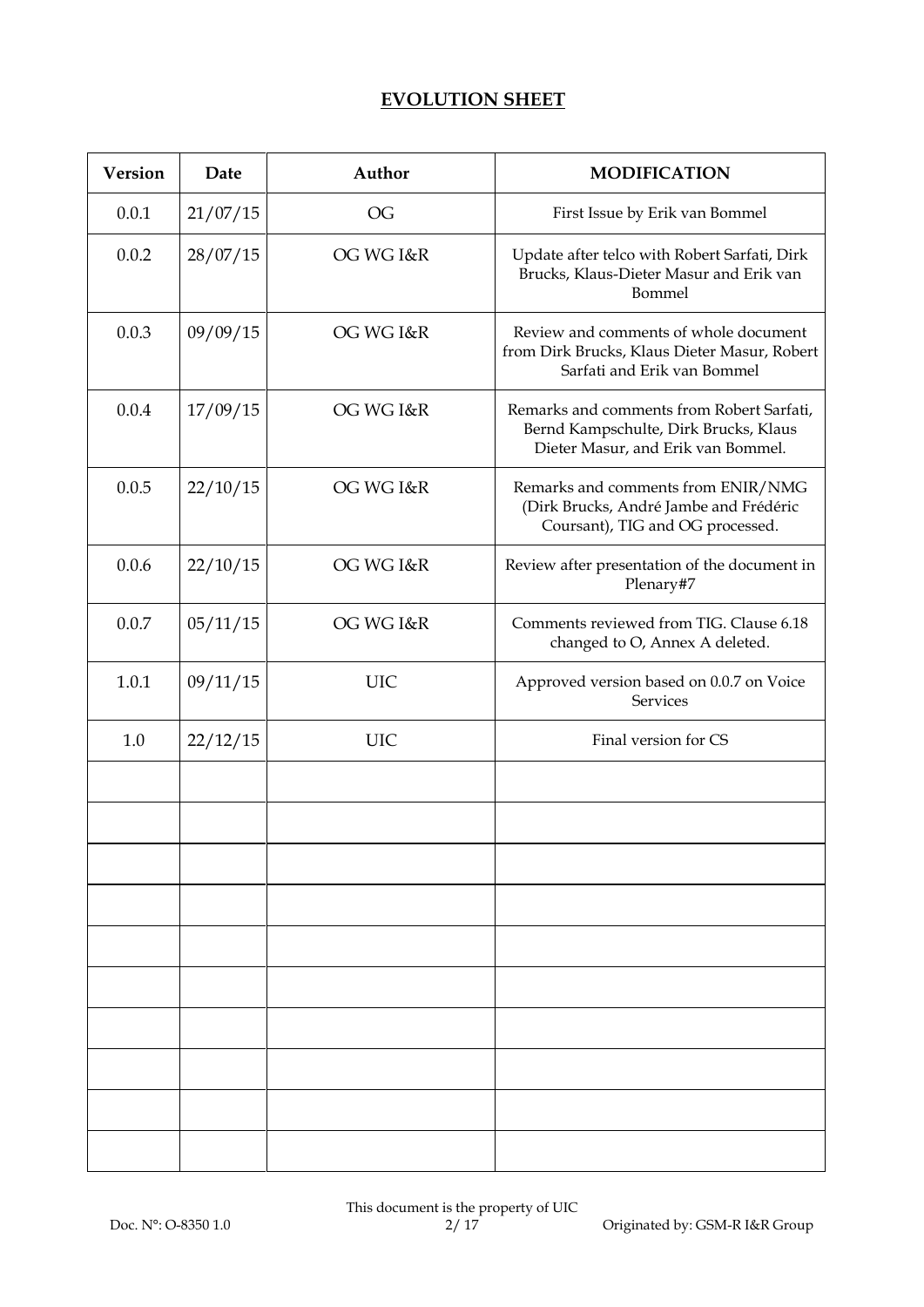# **TABLE OF CONTENTS**

| 2. |  |
|----|--|
| 3. |  |
| 4. |  |
| 5. |  |
| 6. |  |
| 7. |  |
| 8. |  |
| 9. |  |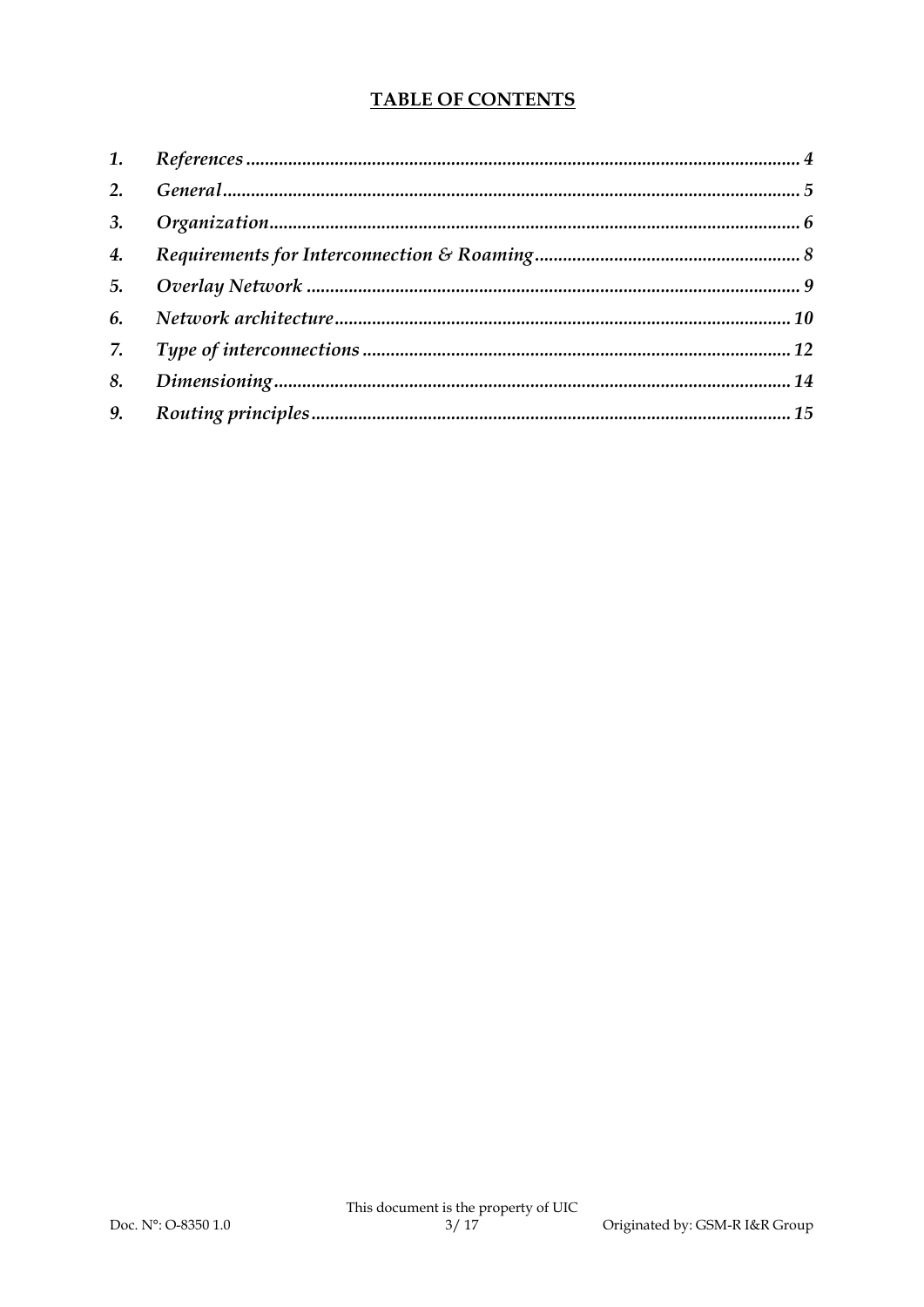# **1. REFERENCES**

# 1.1 Documentation

| [EIRENE FRS] | EIRENE, System Requirement Specification, version 16.0.0     |
|--------------|--------------------------------------------------------------|
| [EIRENE SRS] | EIRENE, Functional Requirements Specification, version 8.0.0 |
| [CDD]        | ENIR-08020-v1.6_CDD, Common Design Document ENIR v1.6        |

1.2 Abbreviation / Acronyms

| BC               | <b>Break out Code</b>                                 |
|------------------|-------------------------------------------------------|
| CC               | Country Code                                          |
| <b>CDD</b>       | <b>Common Design Document</b>                         |
| CCS <sub>7</sub> | Common Channel Signaling #7                           |
| <b>CPN</b>       | Called Party Number                                   |
| CT               | Call Type                                             |
| <b>DPC</b>       | <b>Destination Point Code</b>                         |
| <b>ENIR</b>      | UIC - European Network Integration for Railways group |
| <b>GID</b>       | Group call Identifier                                 |
| <b>GMSC</b>      | Gateway MSC                                           |
| <b>GIRA</b>      | GSM-R Interconnection and Roaming Agreement           |
| GSM-R            | Global System for Mobile communications - Railway     |
| GT               | Global Title                                          |
| <b>GTT</b>       | Global Title Translation                              |
| IC               | <b>International Code</b>                             |
| IM               | Infrastructure Manager                                |
| <b>IPR</b>       | International Public routing                          |
| <b>ISPC</b>      | <b>International Signalling Point Code</b>            |
| <b>ISUP</b>      | <b>ISDN User Part</b>                                 |
| I&R              | Interconnection & Roaming                             |
| MAP              | Mobile Application Part                               |
| <b>MSC</b>       | Mobile Switching Center                               |
| <b>MSISDN</b>    | Mobile Station International ISDN Number              |
| <b>MTP</b>       | Message Transfer Part                                 |
| <b>NDC</b>       | National Destination Code                             |
| NI               | Network Indicator                                     |
| <b>NMG</b>       | UIC - Network Management Group                        |
| <b>NUC</b>       | Nailed Up Connection                                  |
| O&M              | Operation & Maintenance                               |
| <b>PLMN</b>      | Public Lands Mobile Network                           |
| POI              | Point Of Interconnection                              |
| <b>RDS</b>       | Routing Data Set                                      |
| <b>SCCP</b>      | <b>Signalling Connection Control Part</b>             |
| <b>SDC</b>       | <b>Short Dialling Code</b>                            |
| <b>STP</b>       | <b>Signalling Transfer Point</b>                      |
| <b>TRA</b>       | <b>Transit Routing Agreement</b>                      |
| <b>UN</b>        | User Number                                           |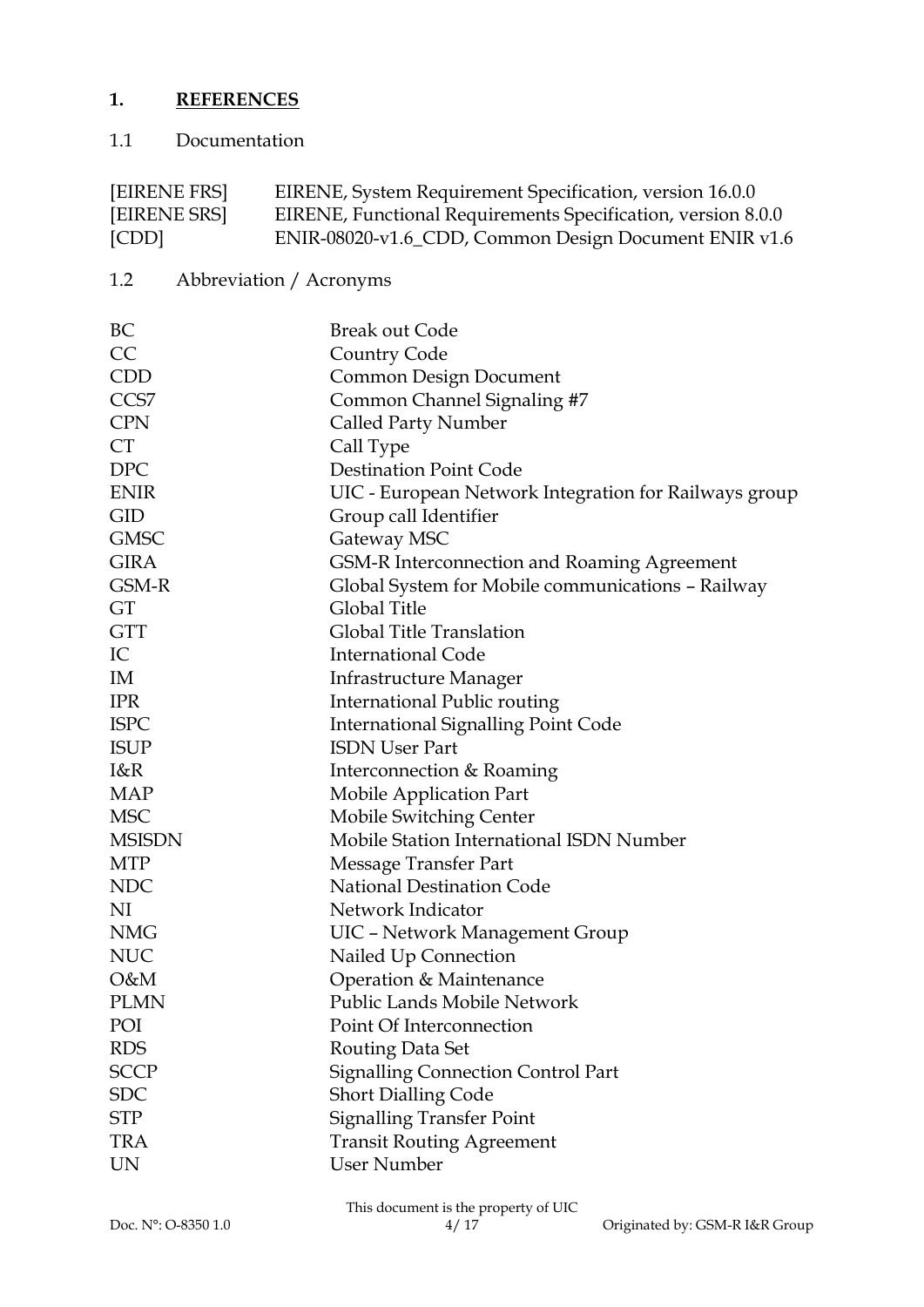#### **2. GENERAL**

- 2.1 This document specifies technical conditions and functionalities to be fulfilled for Interconnection and Roaming of GSM-R networks in order to enable interoperable international train traffic. (I)
- 2.2 The statements made in the specification are assigned to one of four categories: (I)
	- **Mandatory for Interoperability** (indicated by '(MI)' at the end of the paragraph). These are the requirements, **with respect to the authorisation in the EU according to the TSI,** that are considered in the European Directives to be relevant for interoperability as **fulfilling the essential requirements for the Control-Command and Signalling subsystem** related to safety and technical compatibility which must be met by the rail system, the subsystems, and the interoperability constituents, including interfaces according to the corresponding conditions set out in Annex III of the Directive 2008/57/EC. It is mandatory that each railway subsystem in the EU meets these requirements on lines under the scope of the Directive to ensure technical compatibility between Member States and safe integration between train and track.
	- **Mandatory for the System** (indicated by '(M)' at the end of the paragraph). These requirements must be complied with together with the "Mandatory for Interoperability (MI)" requirements in order to deliver an EIRENE compliant system. The M requirements ensure additional level of system technical integration and compliance to existing standards; they allow that the technical characteristics of the network and fixed terminal system are compatible with each other and with those on board the trains to be used on the rail system.
	- **Optional** (indicated by '(O)' at the end of the paragraph). These requirements allow the selection (or non-selection) of a set of requirements on a national basis and shall not be used as a precondition for the acceptance of roaming mobile equipment on GSM-R networks. When an option is selected, the method defined in the SRS and FRS by which such features are implemented becomes mandatory (M), both to provide a consistent service and to present a recognised and agreed standard to manufacturers in order to obtain economies of scale in development and manufacture.

In addition:

- **Information** (indicated by '(I)' at the end of the paragraph). These are statements intended to provide explanatory notes.
- 2.3 The EIRENE requirements are described in documents [EIRENE FRS] and [EIRENE SRS]. (I)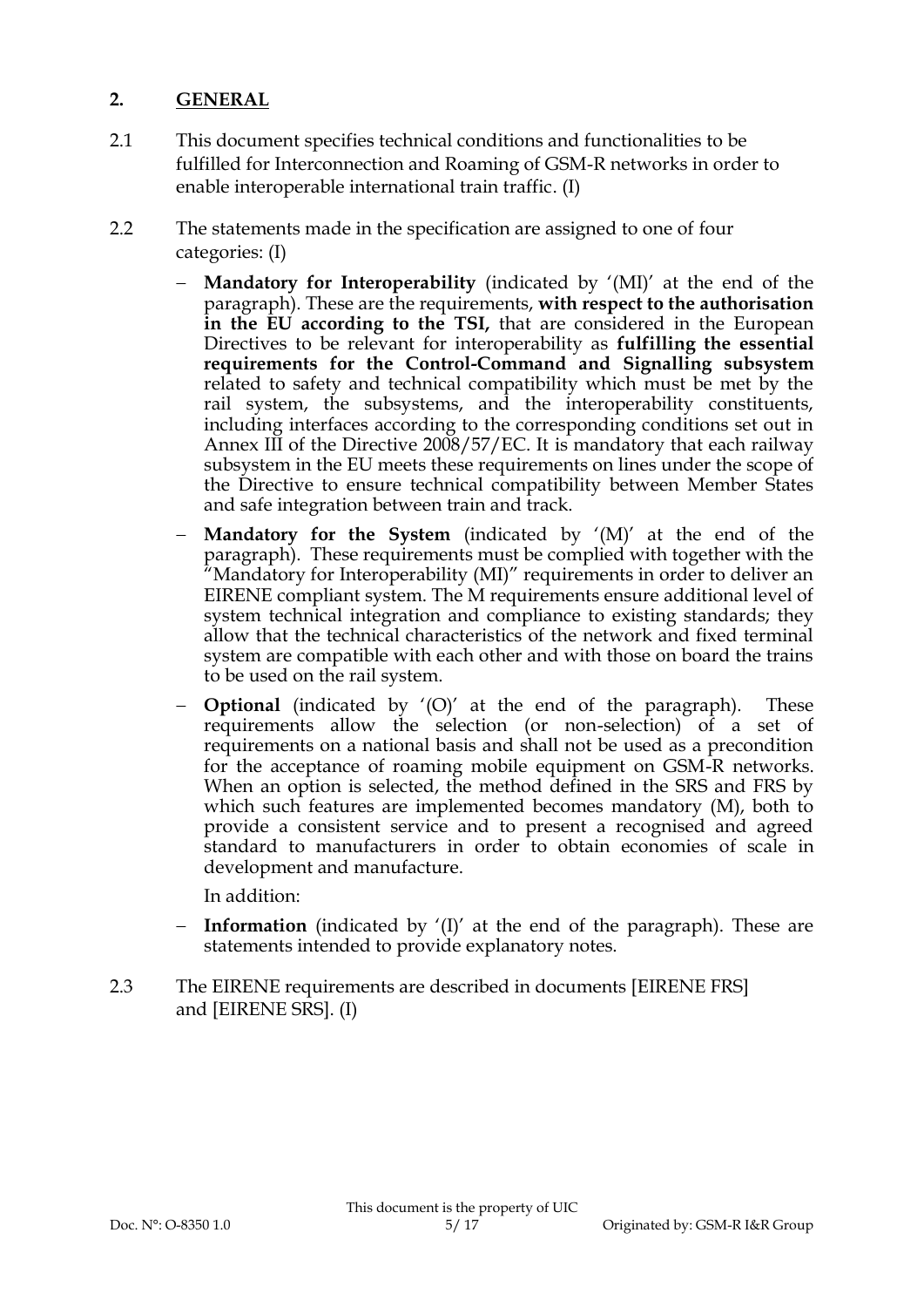## **3. ORGANIZATION**

- 3.1 The UIC Network Management Group (NMG) coordinates and facilitates the GSM-R services for interconnection and roaming for IMs that have a need to ensure cross border operations. The NMG reports to the European Rail Implementers Group (ERIG) and interacts with Operators Group (OG) as well as Functional Group (FG). (I)
- 3.2 The NMG provides a platform for IMs to: (I)
	- Exchange relevant information among IMs;
	- Provide templates (e.g. roaming agreements, O&M agreements);
	- Provide testing guidelines;
	- Agree on roadmaps and planning issues among IMs (e.g. new I&Rs);
	- Coordinate usage of national allocated numbers (e.g. GIDs, SDCs).
- 3.3 The UIC European Network Integration for Railways group (ENIR) ensures the technical definition, implementation and monitoring of the GSM-R European wide overlay network offering a high Quality of Service. The ENIR group reports to the NMG group. (I).
- 3.4 The tasks of ENIR are: (I)
	- Overall design of the GSM-R overlay network;
	- Elaborate, provide and maintain the configuration of the GSM-R overlay network with so called Routing Data Sets (RDS);
	- Coordination of changes in the overlay network;
	- Traffic measurement and prediction in order to provide a future proof architecture;
	- Process description and detailed implementation procedures for new IMs to get connected to the GSM-R overlay network but also for changes in the current network (see [CDD]);
	- Provide test plan guide for IMs.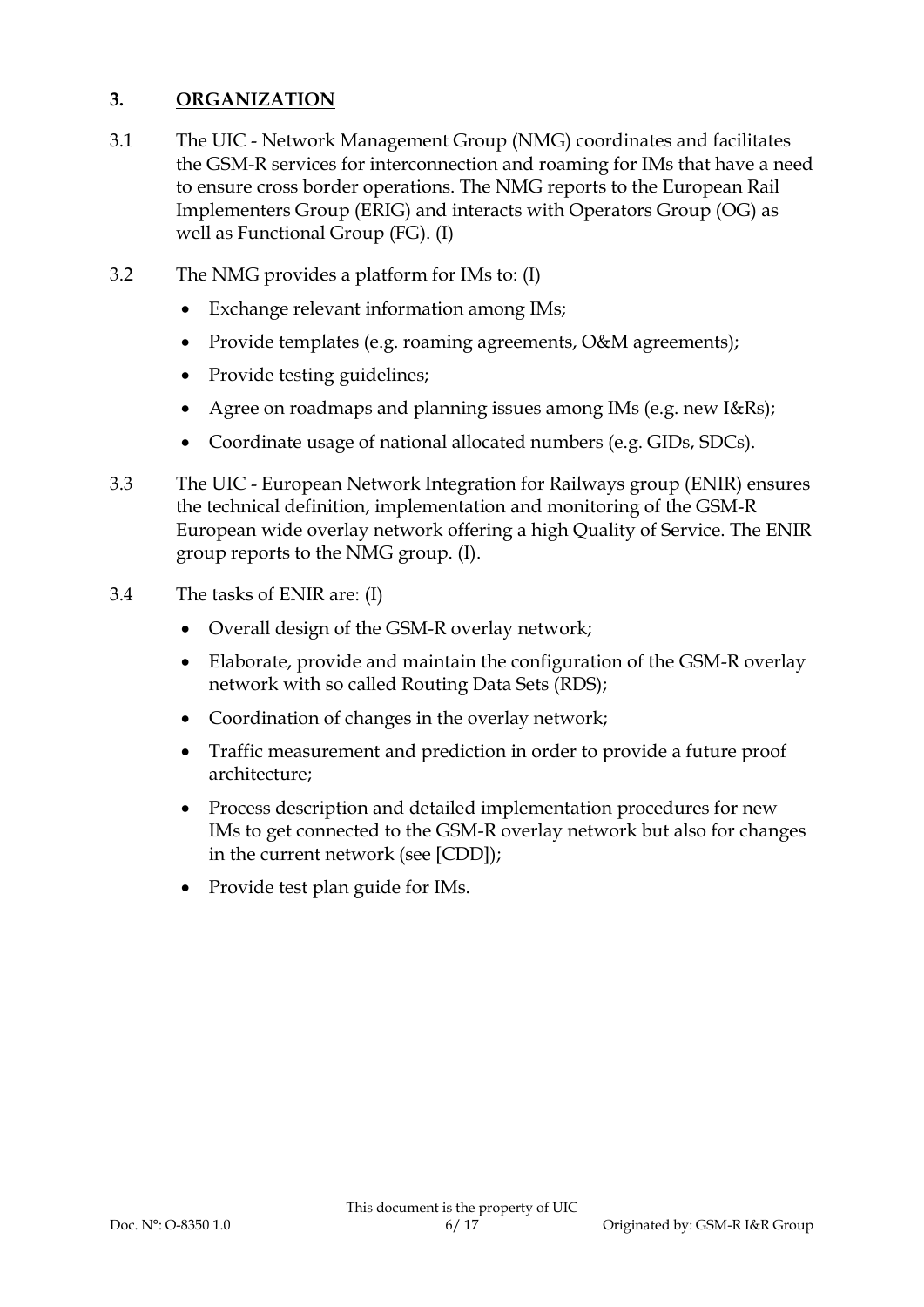- 3.5 The GSM-R Interconnection and Roaming Agreement (GIRA) is a bilateral agreement between two GSM-R IMs who have a need for interconnection and roaming. The GIRA and its appendixes describe the tele-, bearer and supplementary services used during roaming, the details of the communication relations and specify if public roaming is supported. (I)
- 3.6 The GSM-R International Transit Routing Agreement (TRA) is a multi-party agreement between all GSM-R IMs who have a need to connect to the GSM-R overlay network. It is needed to enable communication relations between different non-adjacent GSM-R networks by using hub functionality via so called nailled-up connections for transit services. The network configuration is specified and agreed on multilateral bases. (I)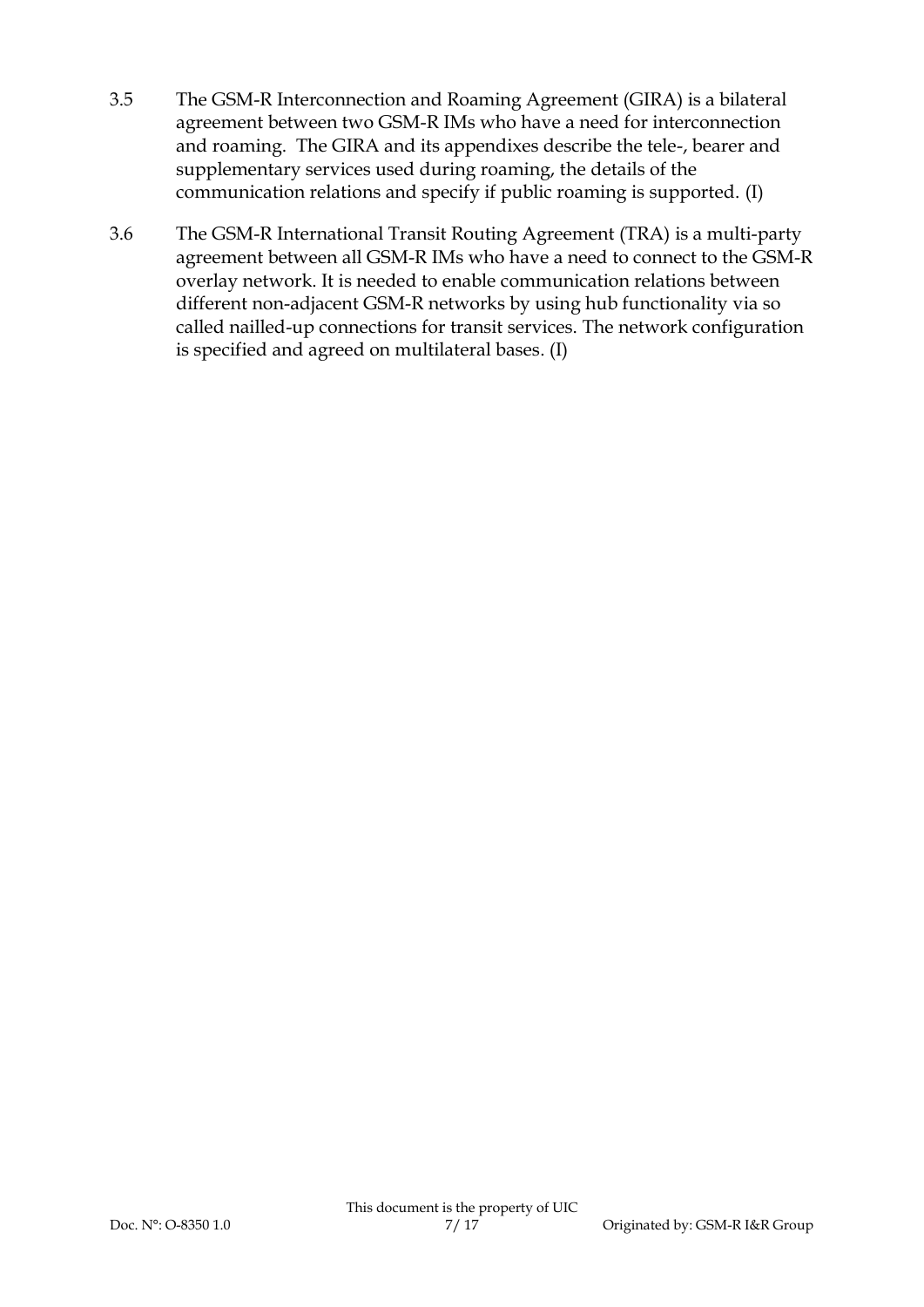## **4. REQUIREMENTS FOR INTERCONNECTION & ROAMING**

- 4.1 The requirements that are classified as MI in [EIRENE FRS] and [EIRENE SRS] shall be supported. (M)
- 4.2 The requirements that are classified as M in [EIRENE FRS] and [EIRENE SRS] shall be supported. (M)
- 4.3 Based on the bilateral decision of the IMs if the requirements that are classified as O in [EIRENE FRS] and [EIRENE SRS] should be supported. (I)
- 4.4 A high availability of the Interconnection & Roaming are needed for train operation. The availability requirement can be agreed upon on between IMs. (I)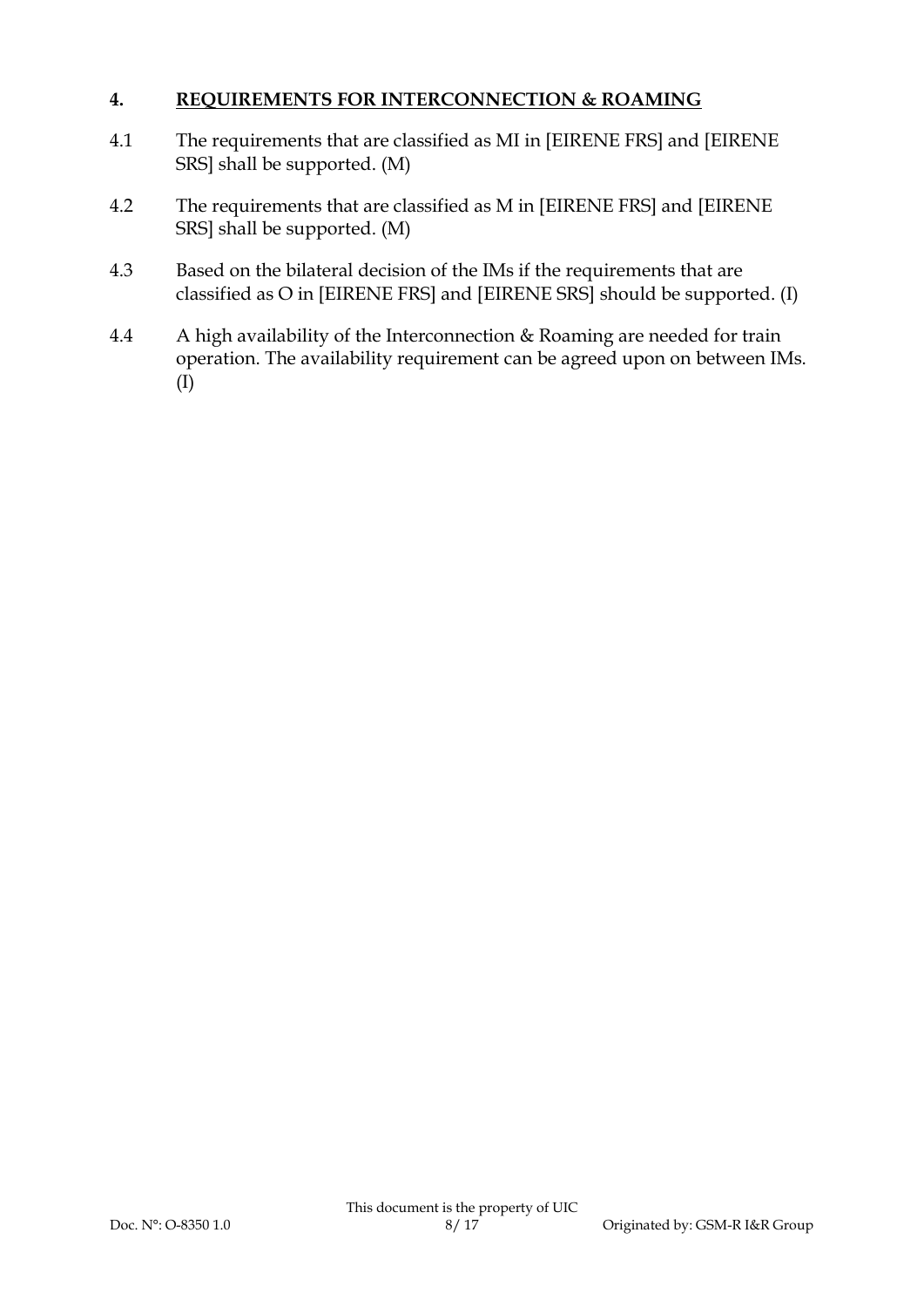## **5. OVERLAY NETWORK**

- 5.1 The international GSM-R overlay network consists of national GSM-R networks within different countries. (I)
- 5.2 Basically only one GSM-R network per country exists. (I)
- 5.3 Physical interconnections and gateway nodes / Point of Interconnections (PoIs) of these GSM-R networks are forming the international GSM-R overlay network, providing cross border interconnection and roaming services. (M)
- 5.4 A geo-redundant configuration of a GSM-R network is based on two gateway nodes in an active-active configuration within the same GSM-R network connected to the GSM-R overlay network instead of a single configuration / connection. (I)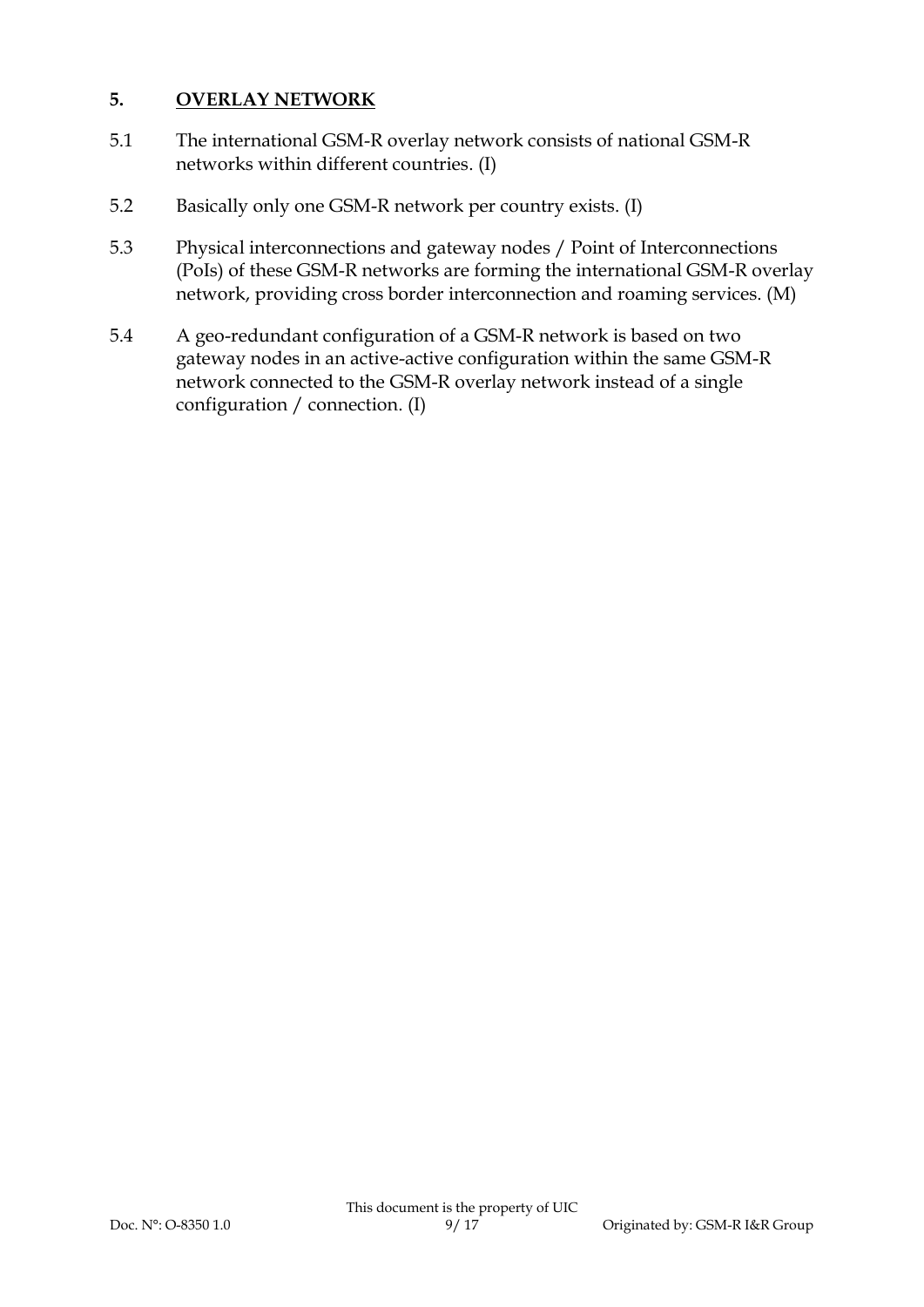## **6. NETWORK ARCHITECTURE**

- 6.1 In order to perform interconnection and roaming an overlay network architecture is required. The architecture of the GSM-R overlay network shall be designed with a layered hierarchical structure approach. (M)
- 6.2 The upper layer of the GSM-R overlay network shall be built of centralised hub nodes. These centralised hub nodes shall provide the transit functionality to exchange both control plane and user plane information between all GSM-R networks. The centralised hubs shall also act as origin and destination nodes. (M)
- 6.3 The locations of the centralised hubs are selected in such a way that a cost optimized network architecture is achieved, mainly related to the costs of transmission links. (I)
- 6.4 The access layer of the GSM-R overlay network shall be formed by the peripheral (non-hub) nodes. Peripheral nodes shall act as origin and destination entities for control and user plane. (M)
- 6.5 In the access layer of the GSM-R overlay network a transit function for other GSM-R networks shall not be provided except in a geo-redundant node configuration (active – active) for the 'partner node' within the same network / country. (M))
- 6.6 The GSM-R networks consist of either: (I)
	- a combined node (embedded STP and user traffic exchange); or
	- a separate node configuration (stand-alone STP and stand-alone user traffic exchange).
- 6.7 Three relations of network interconnections exist: (I)
	- Hub to hub;
	- Hub to non-hub;
	- Non-hub to non-hub.
- 6.8 In order to design the GSM-R overlay network, a set of rules are needed. The rules must be clear on how a node will be connected (physical layer) and what routing rules will be used (logical layer). The rules in section [6.9](#page-10-0) until [6.18](#page-10-1) shall be applied for both the physical layer and the logical layer. (M)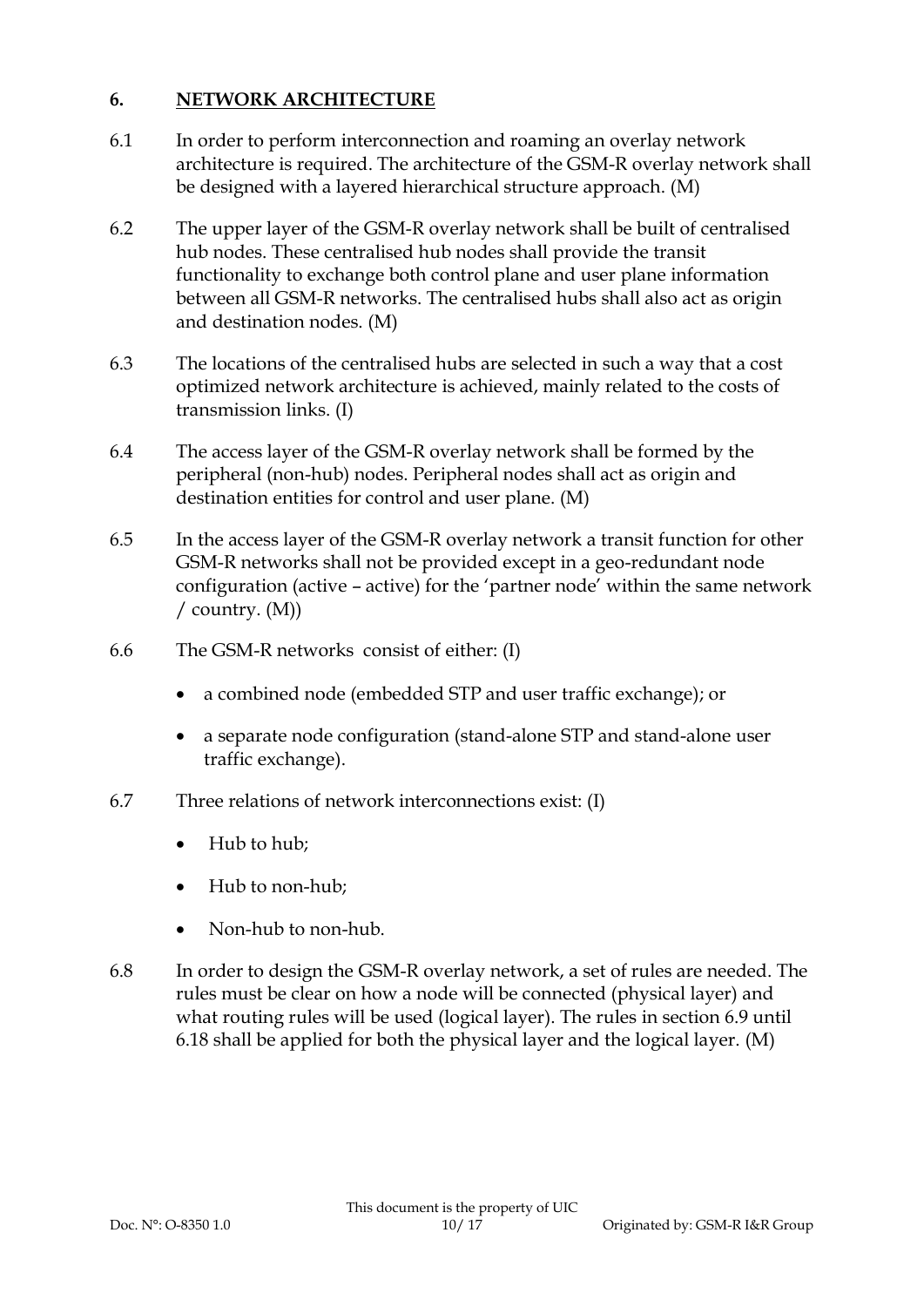#### *Physical layer*

- <span id="page-10-0"></span>6.9 To guarantee a high availability of the hub function in the GSM-R overlay network at least two independent hub nodes in different countries shall be installed. (M)
- 6.10 Every country shall have at least two physical independent links to the GSM-R overlay network. This can be realized with direct link(s) to a hub node and/or with direct link(s) to a non-hub node, depending on the general overall design developed. (M)
- 6.11 Nailed-up connections (NUCs) are used to provide physical connectivity (trunk groups and signalling link sets) to hub nodes. The number of hops should not be a limiting factor. (I)
- 6.12 The dimensioning of the physical links should be done on a case by case basis. As a minimum step one 2 Mbit/s (E1) link is used with 31 time slots available. As a guideline a minimum of one timeslot is needed for each signalling link set. For traffic trunk group dimensioning it is advised to base the dimensioning on the estimate usage and traffic analyses. (I)
- 6.13 Hub sites shall be fully meshed connected. (M)

#### *Logical layer*

- 6.14 Every country shall have a logical connection to at least two hub nodes in different countries. (M)
- 6.15 Preferably each country should be connected to all hubs (in the case that more then two hubs are used in the overlay network). (O)
- 6.16 If non-hub nodes in different countries have a direct physical link (e. g. to neigbouring country), these countries shall also have a direct logical link. (M)
- 6.17 This direct logical link connection is the preferred route (1st path) and the alternative paths will run over the hub nodes. (I)
- <span id="page-10-1"></span>6.18 The routing should provide bi-directionality for signalling only on the first path. This means that the return path is using the same route as the initial path (forward and backward path are equal). (O)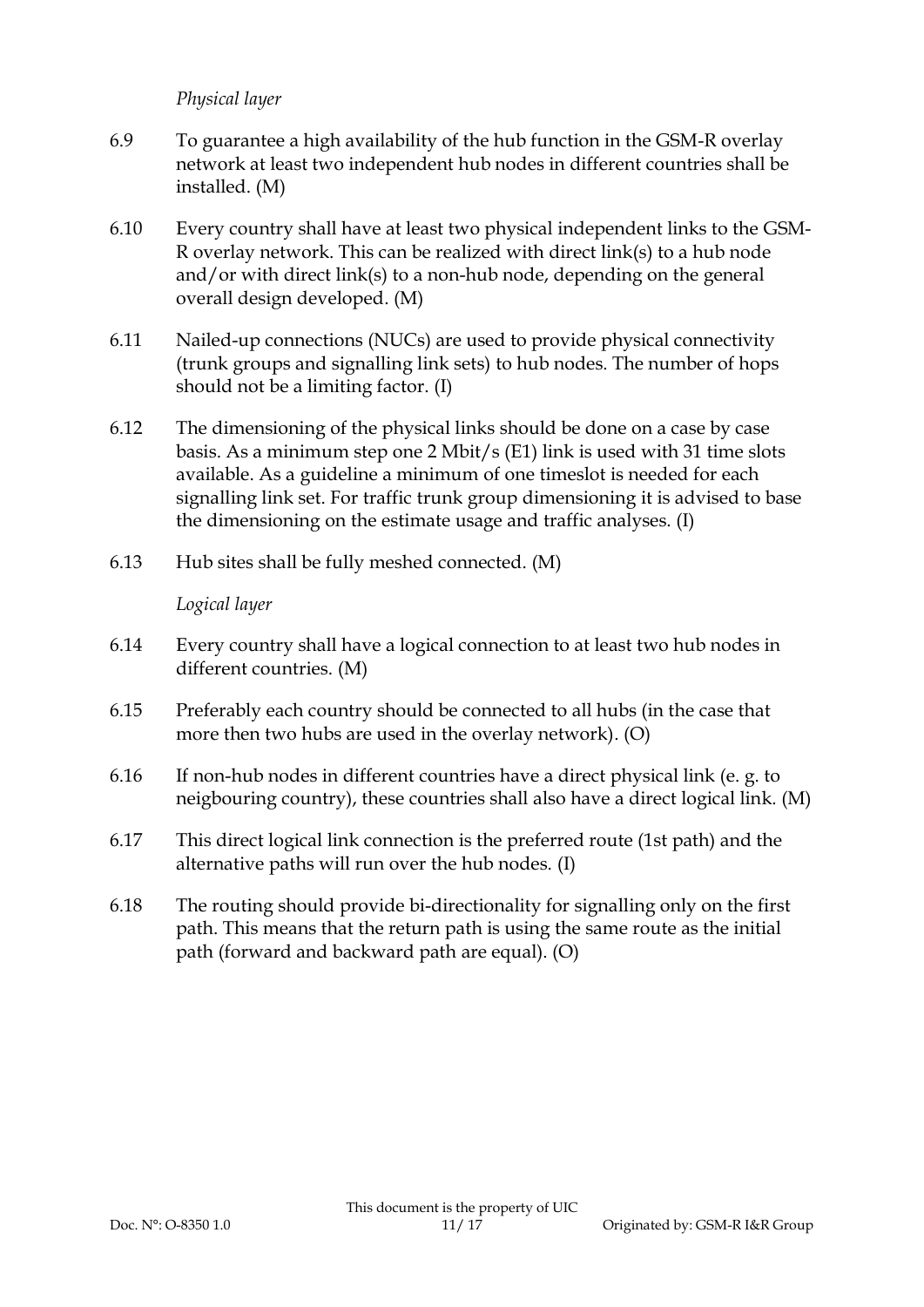## **7. TYPE OF INTERCONNECTIONS**

- 7.1 To enable interconnection and roaming services, a logical interconnection shall be established between the GSM-R networks. The logical interconnection is based on a physical connection, carried out via direct interconnection (tranmission link) or via nailed-up circuits (routed in existing physical interconnection links). (M)
- 7.2 The physical interconnection link between GSM-R networks shall be used to exchange both control plane and user plane information. (M)

*Direct physical interconnection*

- 7.3 A direct interconnection link is a physical connection, defined by (at least) one 2 Mbit/s (E1) connection link between two Gateway MSCs directly connected to each other. This link consists of one or more sections provided by one or more carriers. (I)
- 7.4 One 2 Mbit/s (E1) carries up to 31 time slots of GSM-R user and/or signalling data. (I)



Direct interconnection (link(s), n \* E1)

#### *Physical nailed-up interconnection*

7.5 A nailed-up connection (NUC) is established via at least one other GSM-R network in-between. These GSM-R networks are connected via direct interconnection links. This kind of interconnection requires physical through connection of timeslots, so called nailed-up connections. Typically NUCs are used to connect non-Hubs to Hubs where no direct interconnection exists. (I)

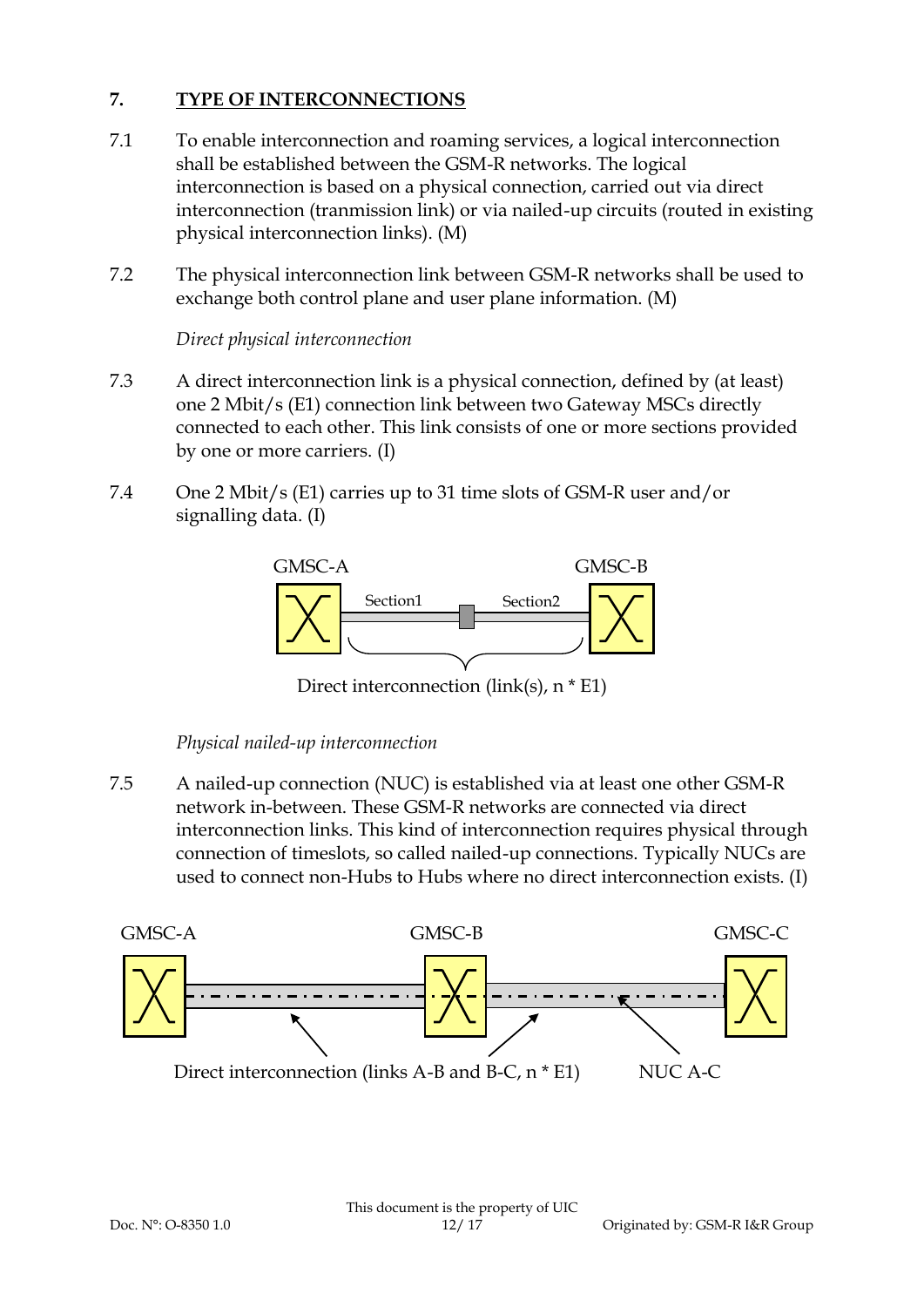*Logical connection (route)*

- 7.6 An End-to-End communication relationship (over a predefined way / path) is called "route". (I)
- 7.7 A logical connection can be established on a direct interconnection and/or via a NUC interconnection. (I)



*Availability*

- 7.8 The availability of a single transmission link is a matter of the bilateral Service Level Agreement. The commonly used availablility is 98,5%. (I)
- 7.9 To increase the availability of the transmission connection there are two options: (I)
	- Use redundant physical links for one route.

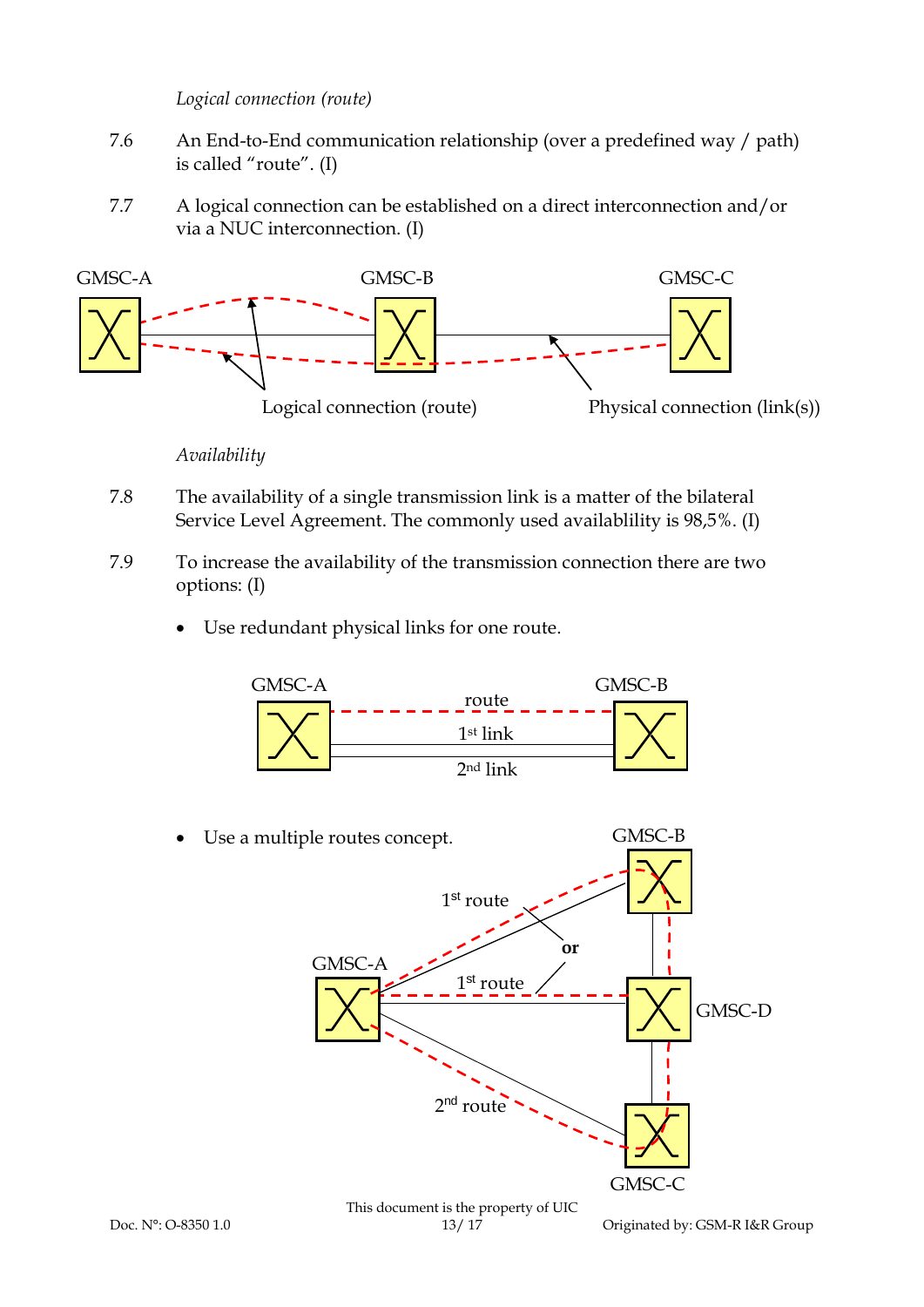## **8. DIMENSIONING**

- 8.1 The physical transmission network dimensioning should be properly designed. The design and dimensioning of the physical transmission network is based on a set of rules defined by ENIR/NMG.(I)
- 8.2 The task of every IM is to monitor the traffic on the physical transmission network to ensure that the occupation rate does not exceed the predefined limit as set by ENIR/NMG. (I)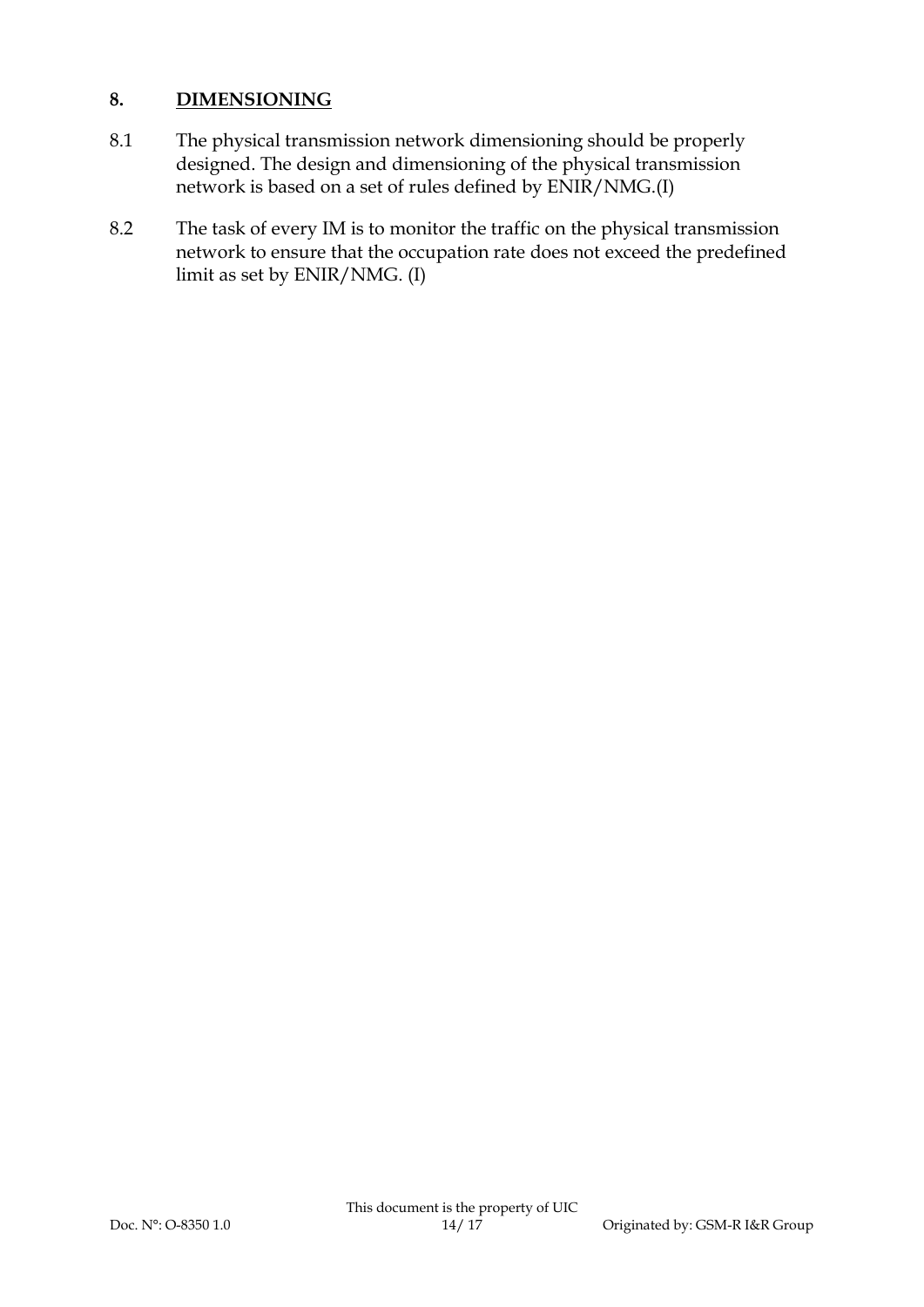# **9. ROUTING PRINCIPLES**

- 9.1 In order to reach the required End-to-End availability and to avoid circular routing of control plane and user plane information, a logical routing details are defined and documented in [CDD]. In this chapter the routing principles are given allowing IMs to enable interoperable train traffic. (I)
- 9.2 Based on the routing rules, the complex algorithms and the unpredictable migration/rollout of GSM-R networks, the calculation is done by a network planning tool, managed by UIC. (I)
- 9.3 All possible communication relations between the connected GSM-R networks are considered in the calculated routing paths (Full communication matrix). This includes the minimum number of hops and length of physical links for all alternative routes to a certain destination (I)
- 9.4 The calculated international routing paths for user plane and control plane information (CCS7) need to be considered when establishing an overlay network in a Routing Data Set (RDS). (M)
- 9.5 A RDS consists of the following items: (I)
	- Physical and logical network maps;
	- Detailed routing reports for physical NUC paths;
	- Detailed routing reports / specifications for user plane and control plane information (CCS7);
	- End-to-End routing plans for user plane and control plane information (CCS7), MTP and SCCP routing;
	- Detailed numbering and ID table containing the different numbering schemas, IDs and labels for each country / GSM-R network.
- 9.6 This RDS shall to be applied by the relevant GSM-R network operators in the specified time. (M)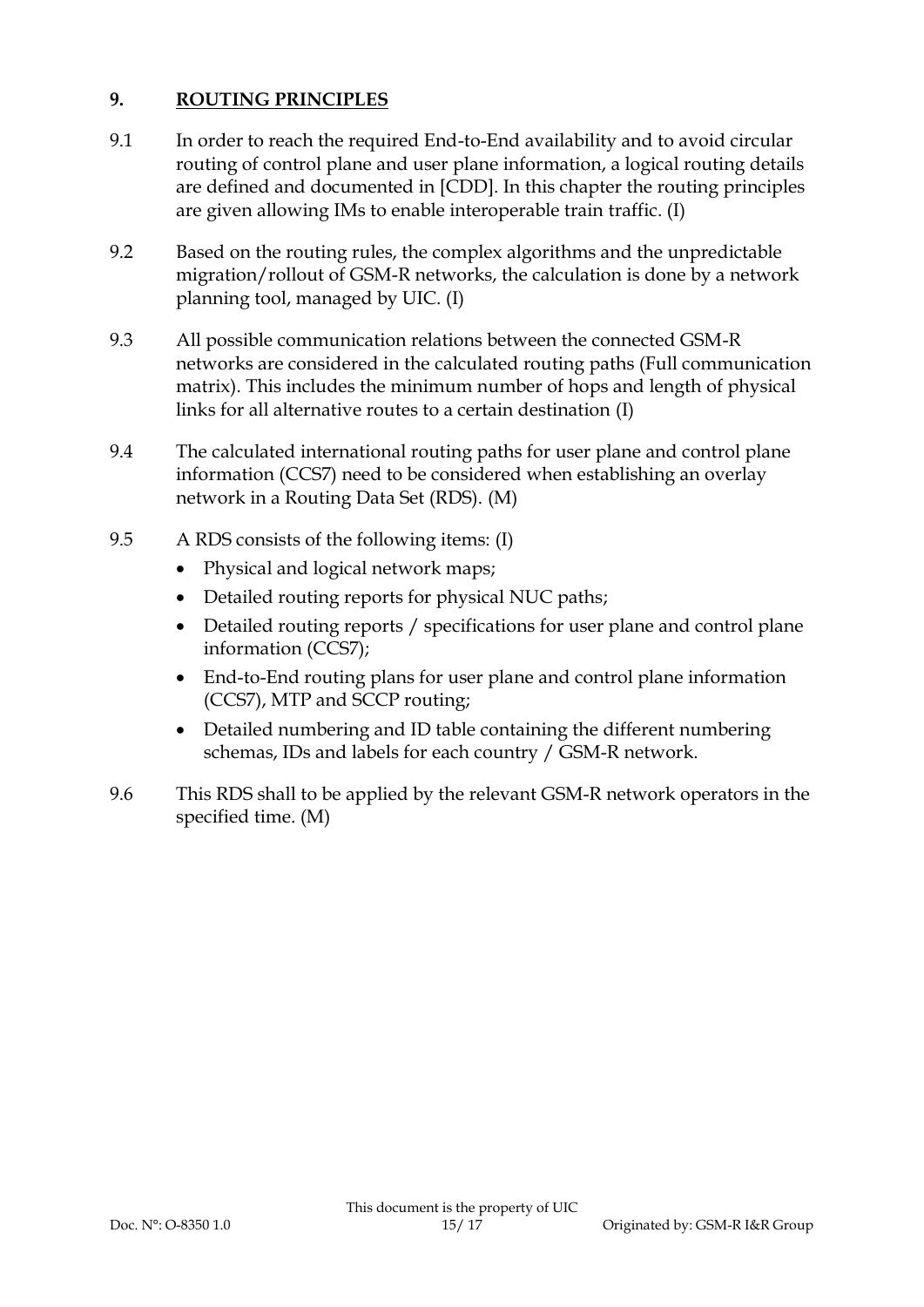#### *Signalling (control plane) routing strategy and rules*

- 9.7 CCS7 routing targets for ISUP, SCCP and MAP messages is based on International Signalling Point Codes (ISPCs) used in the Message Transfer Part (MTP), Network Indicator (NI) = 00. (I)
- 9.8 The Destination Point Code (DPC) is the ISPC of a destination node. (I)
- 9.9 Global Title Translation (GTT) based routing strategy is used in non-hub nodes. Destination Point Code (DPC) of next hub / adjacent node is addressed except if geo-redundant configuration exists where the georedundant node is used as STP using the Message Transfer Part (MTP). (I)
- 9.10 DPC routing strategy based on the Message Transfer Part (MTP) is used in hub nodes. DPC of final destination node is addressed. (I)
- 9.11 Hub node priority level shall be defined (e. g.: CH(Zurich)=highest, D(Frankfurt)=second highest, CH(Basel)=lowest priority). (M)
- 9.12 In order to meet the requirements of the availability alternative routing via several routing paths shall be performed. (M)
- 9.13 The alternative routing paths are weighted excluding load sharing. The sequence is based on the existing physical connections to the destination network. (I)
	- 1<sup>st</sup> priority: direct connection (if applicable);
	- 2<sup>nd</sup> priority: direct connection via geo-redundant node in source or destination network (if applicable);
	- 3rd priority: via hubs in the given hub priority.